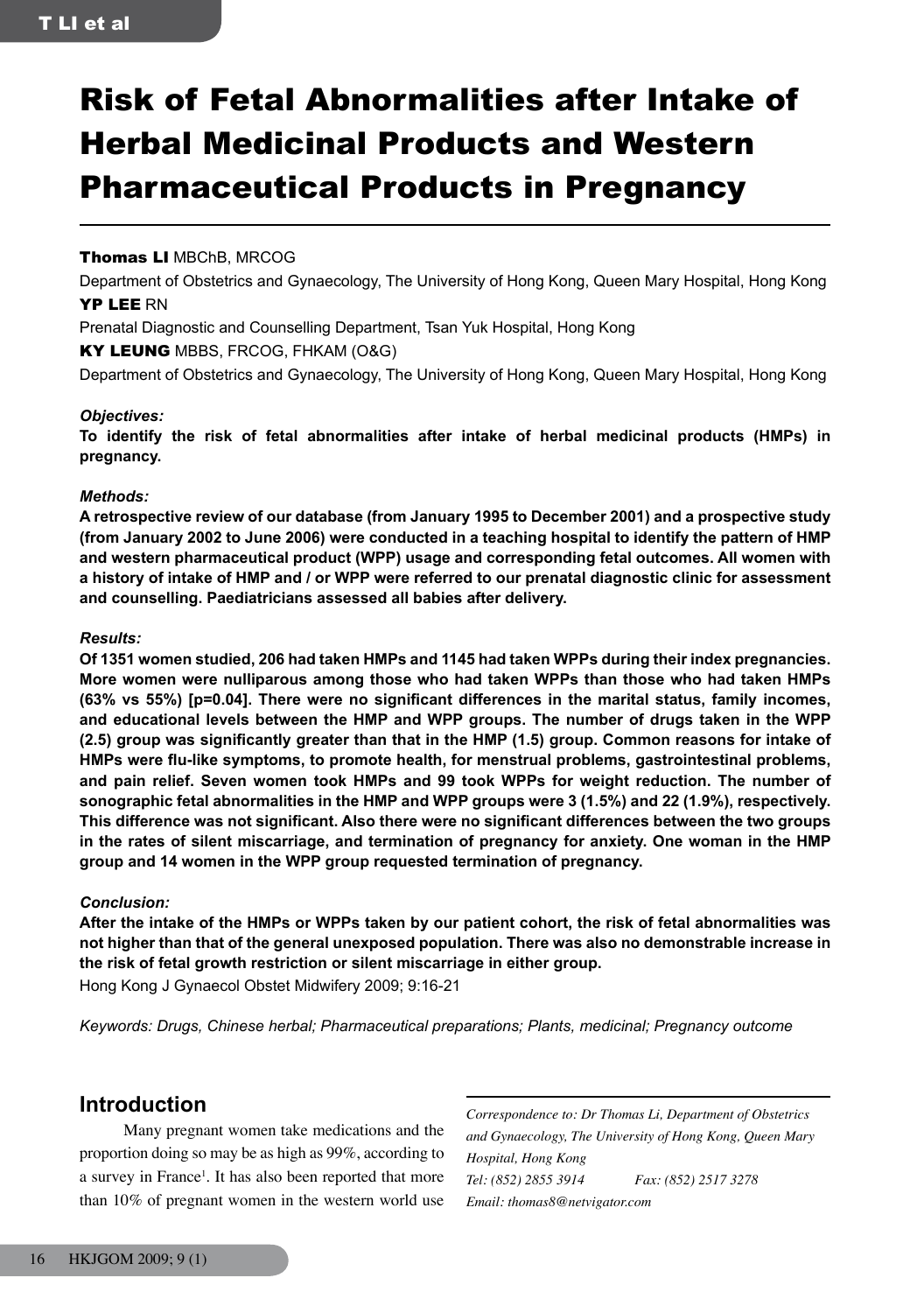| Demographic data                      | $HMP (n=206)$ | $WPP(n=1145)$ | p Value |
|---------------------------------------|---------------|---------------|---------|
| Mean (standard deviation) age (years) | 31.6(4.7)     | 30.9(5.0)     | 0.034   |
| Nulliparous                           | 114(55%)      | 720 (63%)     | 0.040   |
| Mean No. of drugs taken               |               | 2.5           | < 0.001 |

**Table 1. Demographic data of pregnant women taking herbal medicinal products (HMPs) or western pharmaceutical products (WPPs)**

herbal medicinal products  $(HMPs)^{2-6}$ . Most of them use HMPs as dietary supplements rather than to treat medical disorders. Recently, Chuang et al<sup>7</sup> reported a high user rate of HMP (24%) in Taiwan Chinese. Reasons for intake of HMPs included: flu, cold, gastrointestinal upset, abdominal pain, musculoskeletal pain, as vitamin supplements, to combat threatened miscarriage and infection $8-11$ .

Despite the general belief that HMPs promote health, evidence is scarce. The commonest quoted reason for their use in the general population was to avoid sideeffects of western pharmaceutical products (WPPs)<sup>12</sup>. Although the public, in general, believes that HMPs are without risk to their health<sup>13</sup>, a review came to the conclusion that there are risks associated with HMPs<sup>3</sup>.

In 2002, Leung et al<sup>14</sup> reported the use of HMPs by pregnant women in Hong Kong, and concluded that the risk of teratogenicity was not significantly higher than that for WPP users. However, their study was retrospective and small. The present study was a continuation of the investigation $14$  and included prospective data. Its objective was to compare the fetal outcomes in HMP and WPP users.

## **Methods**

This study entailed a retrospective review of our database (from January 1995 to December 2001) and a prospective evaluation (from January 2002 to June 2006). All the retrospective data had been presented in a previous paper<sup>14</sup>. The entire study was conducted in a teaching hospital, where the pattern of HMP and WPP usage and fetal outcomes were identified. Our centre accepted referrals from private doctors as well as other hospitals for prenatal diagnosis.

During the first antenatal visit, all women who had taken any HMP or WPP 1 month before or during their index pregnancy were identified via direct questioning by midwives. All such users were referred to our prenatal diagnostic clinic for assessment and counselling. The names, dosages, and the perceived indications for these medications were recorded. Literature search on drug teratogenicity was performed and counselling was provided accordingly. Prenatal diagnostic methods included two-dimensional morphology scan and, in the later part of our study, three-dimensional ultrasound examination. Since the teratogenic effects of HMPs are largely unknown, patients were counselled to that effect. In the WPP group, the women were counselled according to the results of our literature search. All medical records were traced and reviewed, and the main fetal outcome measures recorded included: congenital abnormalities, miscarriages, and terminations of pregnancy. Paediatricians assessed all babies after delivery. The outcomes of the HMP and WPP groups were compared. If a woman had taken both HMP and WPP, she was assigned into the category which she herself worried about most. The prevalence of fetal congenital malformations in the general population was obtained from the data generated from a previous paper from our department covering a similar study period<sup>15</sup>.

## *Statistical Analysis*

Data were analysed using the Statistical Package for the Social Sciences (Windows version 15.0; SPSS Inc, Chicago [IL], US). Student's *t* test was used to evaluate continuous data and the Chi-square test for discrete data.

## **Results**

From January 1995 to June 2006, a total of 1351 pregnant women were identified, of which 206 had taken HMPs and 1145 had taken WPPs 1 month before and / or during their index pregnancies.

More women in the WPP group were nulliparous: 720  $(63\%)$  compared to 114  $(55\%)$  in the HMP group (Table 1), this difference being significant (p=0.040).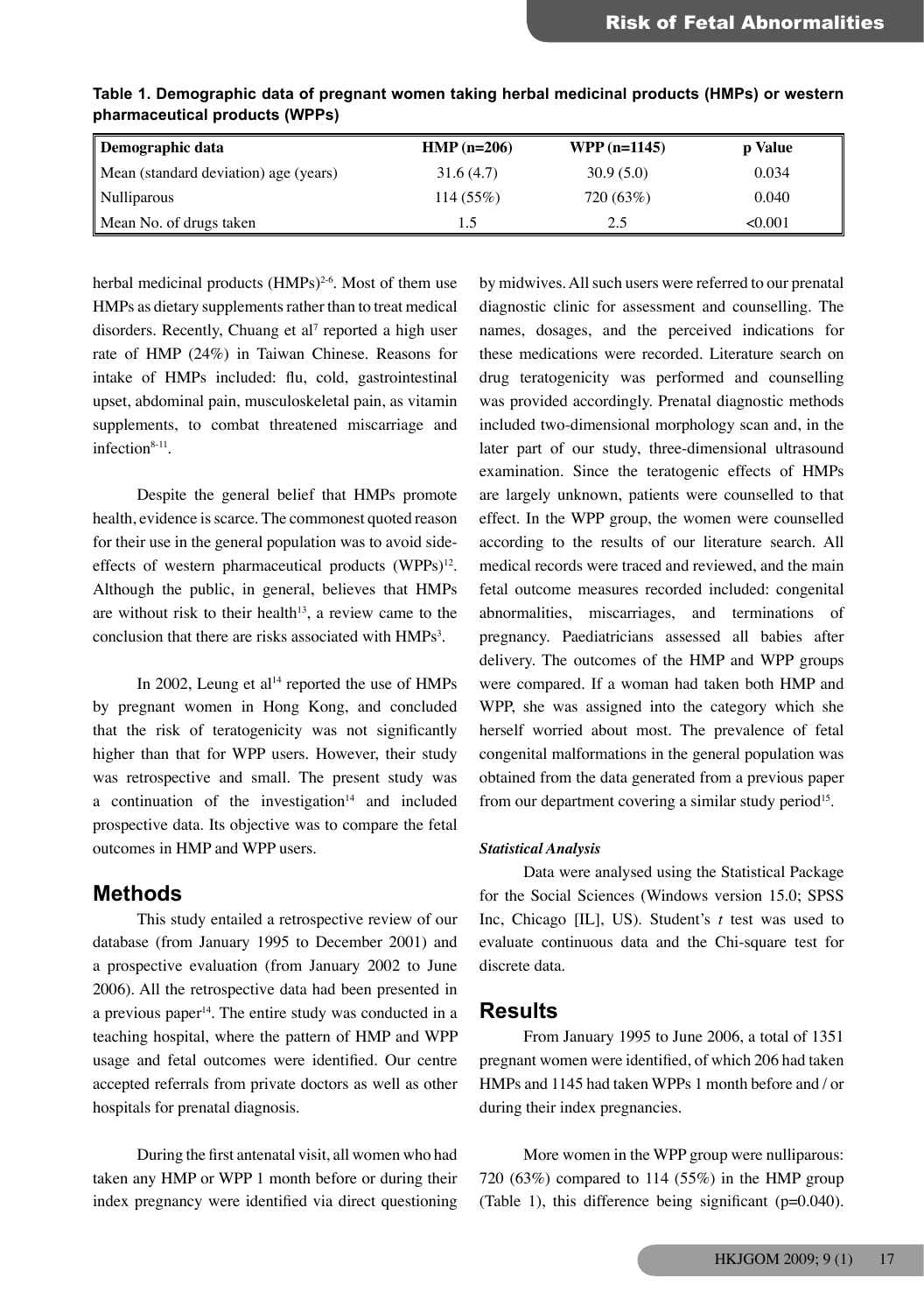|                                                         | $HMP$ (n=206)   | $WPP(n=1145)$   | <b>Subtotal</b> | p Value |
|---------------------------------------------------------|-----------------|-----------------|-----------------|---------|
| Education                                               |                 |                 |                 | 0.123   |
| Primary                                                 | 16(8%)          | 52 (5%)         | 68              |         |
| Secondary                                               | 138 (67%)       | 758 (66%)       | 896             |         |
| Tertiary                                                | 49 (24%)        | 307 (27%)       | 356             |         |
| Missing data                                            | 3               | 28              | 31              |         |
| <b>Total</b>                                            | 206             | 1145            | 1351            |         |
| Marital status                                          |                 |                 |                 | 0.07    |
| Married                                                 | 203 (99%)       | 1099 (96%)      | 1302            |         |
| Single                                                  | 3(1%)           | 46 $(4%)$       | 49              |         |
| <b>Total</b>                                            | 206             | 1145            | 1351            |         |
| Mean (standard deviation) family income<br>(HK\$/month) | 22,587 (22,661) | 32,656 (51,110) |                 | 0.465   |
| Missing data                                            | 174             | 860             |                 |         |
| <b>Total</b>                                            | 206             | 1145            | 1351            |         |

**Table 2. Level of education, marital status, and family incomes of pregnant women taking herbal medicinal products (HMPs) or western pharmaceutical products (WPPs)**



*Figure. Proportions of herbal medicinal product (HMP) and western pharmaceutical product (WPP) users (per total number of deliveries) from January 1995 to first half of 2006*

The average number of drugs taken per woman in the WPP group  $(2.5)$  was significantly greater than in those taking HMPs (1.5) [p<0.001]. There were no differences

in the marital status, family income, and educational level of women in the two groups (Table 2).

The proportion of pregnant women taking HMPs increased from 0.01% in 1995 to 1.32% in 2003, and then fluctuated around that level (Figure). A similar pattern was observed for WPP users. The corresponding figures for WPP consumers were 0.44% in 1995 and 4.60% in 2003.

The reported reasons for taking HMPs or WPPs differed significantly (p<0.001). The common reasons for intake of HMPs were flu-like symptoms (30%), promotion of health (20%), menstrual problems (12%), gastrointestinal problems  $(11\%)$ , and pain relief  $(9\%)$ [Table 3]. The main reasons for intake of WPPs were medical problems (38%), flu-like symptoms (25%), infection (9%), and weight reduction (9%). Though it is generally not advisable to undertake weight reduction in pregnancy, seven women took HMPs and 99 took WPPs for this purpose.

There were no statistical differences in the proportions of sonographic abnormalities, silent miscarriages, and terminations of pregnancy for maternal anxiety between the HMP and WPP groups (Tables 4 and 5). The number of sonographic fetal abnormalities in the former were three (1.5%) and in the latter 22 (1.9%).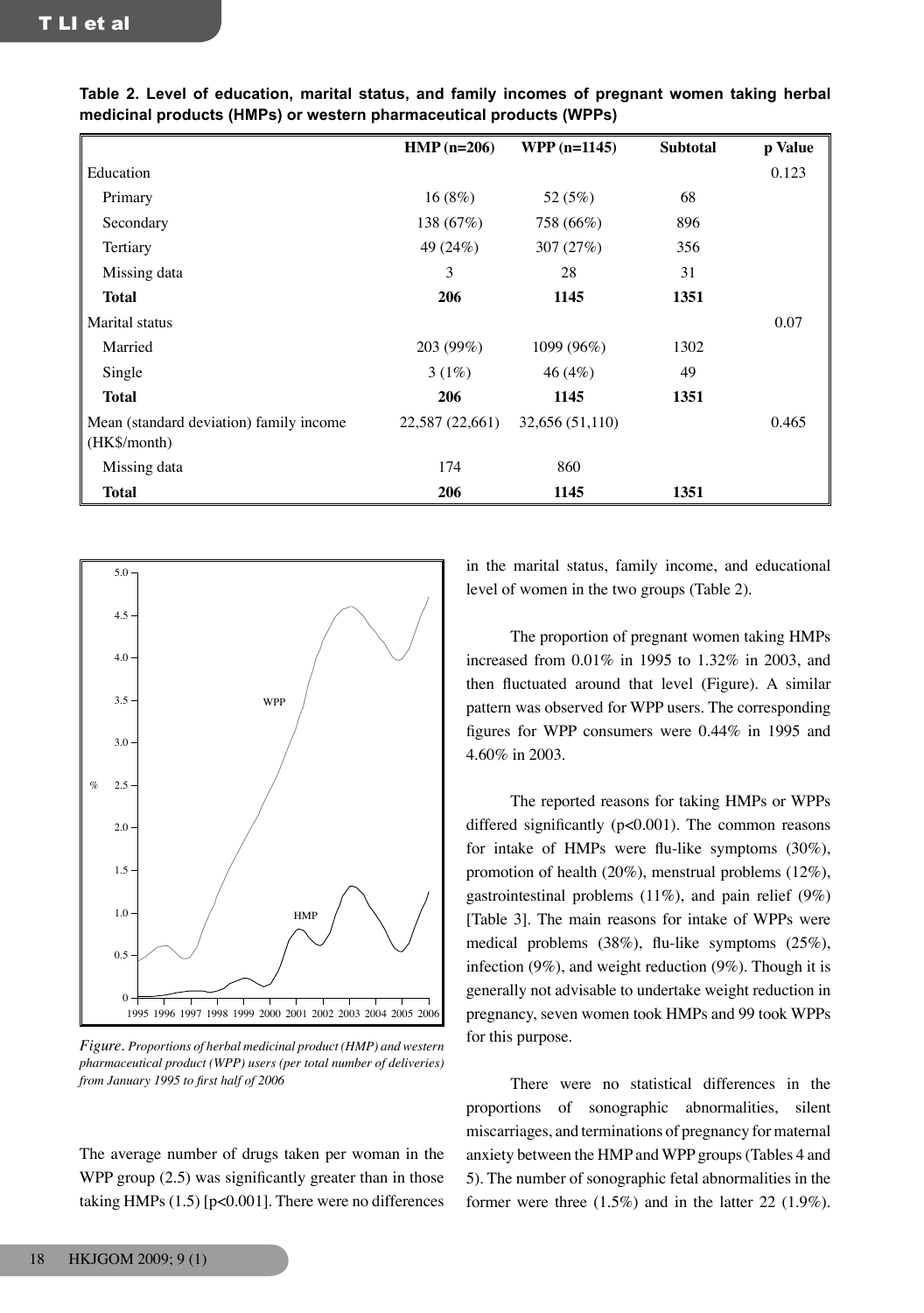| Table 3. Indications for taking herbal medicinal products (HMPs) and western pharmaceutical products |  |
|------------------------------------------------------------------------------------------------------|--|
| (WPPs) in pregnancy*                                                                                 |  |

| <b>Indication</b>        | No. $(\%)$       |                  |  |
|--------------------------|------------------|------------------|--|
|                          | $HMP$ (n=206)    | $WPP(n=1145)$    |  |
| Flu-like symptoms        | 61(30)           | 287 (25)         |  |
| Promotion of health      | 42(20)           | 40(3)            |  |
| Menstrual problem        | 25(12)           | $\Omega$         |  |
| Gastrointestinal problem | 22(11)           | $\theta$         |  |
| Pain relief              | 18(9)            | 7(1)             |  |
| Weight reduction         | 7(3)             | 99 (9)           |  |
| Skin                     | 6(3)             | $\boldsymbol{0}$ |  |
| Threatened miscarriage   | 5(2)             | $\boldsymbol{0}$ |  |
| Medical problems         | 4(2)             | 435 (38)         |  |
| Pregnancy complication   | 4(2)             | $\Omega$         |  |
| Termination of pregnancy | 3(1)             | 24(2)            |  |
| Infection                | 2(1)             | 100(9)           |  |
| Subfertility             | 1(0.5)           | $\boldsymbol{0}$ |  |
| Vaccination              | $\boldsymbol{0}$ | 37(3)            |  |
| Others                   | 1(0.5)           | $\boldsymbol{0}$ |  |
| Unknown                  | 5(2)             | 9(1)             |  |
| Soft drugs               | $\theta$         | 42(4)            |  |
| Oral contraceptive pills | $\boldsymbol{0}$ | 65(6)            |  |

\* p<0.001, Chi-square test

## **Table 4. Fetal outcome for pregnant women taking herbal medicinal products (HMPs) and western pharmaceutical products (WPPs)**

| <b>Fetal outcome</b>                         | $HMP$ (n=206) | $WPP(n=1145)$  | p Value |
|----------------------------------------------|---------------|----------------|---------|
| Sonographic abnormalities                    | $3(1.5\%)$    | $22(1.9\%)$    | 0.70    |
| Silent miscarriage                           | $5(2.4\%)$    | $21(1.8\%)$    | 0.66    |
| Termination of pregnancy                     | $1(0.5\%)$    | $14(1.2\%)$    | 0.80    |
| Normal                                       | $197(95.6\%)$ | $1088(95.0\%)$ |         |
| Mean (standard deviation) birth weight $(g)$ | 3046 (807)    | 2978 (803)     | 0.36    |
| Total                                        | 206           | 1145           | ۰       |

Newborn birth weights in the two groups were similar.

## **Discussion**

In our 2002 retrospective study<sup>14</sup>, we reported that the 3.3% point prevalence of fetal anomalies in pregnant women who took HMPs was not significantly higher than that in the pregnant women who took WPPs (0.8%). In the present study that included prospective data, we confirmed that there was no significant difference in the risk of congenital abnormalities between the two user groups (1.5% vs 1.9%).

Ethnic variations and cultural beliefs are important in influencing human behaviour. Dietary supplementation was the commonest reason for intake of HMP in Finland<sup>2</sup>, whereas in Hong Kong flu-like symptoms and promotion of health were the common reasons.

There was an increase in the proportion of HMP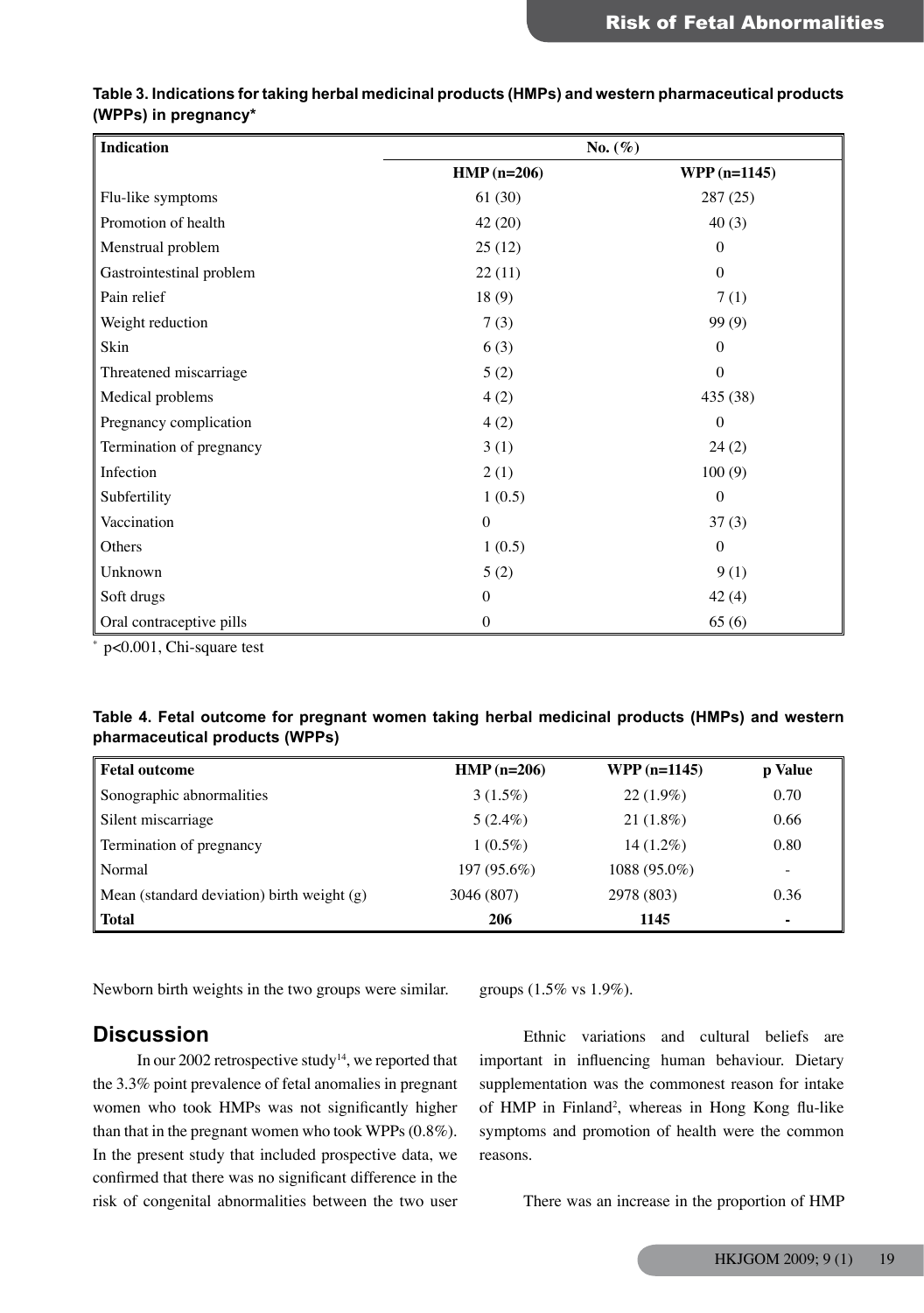**Table 5. Fetal anomalies detected after intake of herbal medicinal products (HMPs) and western pharmaceutical products (WPPs)**

| <b>Fetal anomalies</b>              | <b>HMP</b> | WPP |
|-------------------------------------|------------|-----|
| Hypoplastic right heart syndrome    | 1          |     |
| Body stalk anomaly                  | 1          |     |
| Multiple fetal anomaly              | 1          |     |
| Prominent renal pelvis              |            | 5   |
| Cleft lip and palate                |            | 3   |
| Ventricular septal defect           |            | 1   |
| Absent right hand                   |            | 1   |
| Trisomy 21                          |            | 1   |
| Encephalocele                       |            | 1   |
| Exencephaly                         |            | 1   |
| Pyelo-ureteric junction obstruction |            | 1   |
| Intrauterine growth restriction     |            | 1   |
| $Hydrocephaly + club foot$          |            | 1   |
| Gastroschisis                       |            | 1   |
| Ascites                             |            | 1   |
| Echogenic bowel                     |            | 1   |
| Congenital heart block              |            | 1   |
| $47XY +$ marker chromosomes         |            | 1   |
| Mitochrondrial defect               |            | 1   |
| Total                               | 3          | 22  |

and WPP users from 1995 to 2003. This could be due to a genuine increase in the use of medications. Another possibility was that more users of WPPs and HMPs were identified in the antenatal clinic over the years by virtue of explicit questioning by our midwives. After 2003, there was no further increase in the use of these medications. We postulate that in 2003 more women became aware of the side-effects of HMPs or WPPs due to the publicity aroused by various publications related to possible adverse effects of medications on pregnancy.

In 2002, Ernst<sup>3</sup> produced a review in which HMPs were associated with potential risks to pregnant women and fetuses. The potential benefits of HMPs for pregnant women were difficult to assess and very few trials on this topic have been published. The only reasonably wellresearched HMP is ginger, which was shown to be an effective treatment for nausea and vomiting, according to a recent systematic review<sup>3</sup>. Owing to such a degree of uncertainty, firm conclusions were difficult to adopt.

The author therefore preferred to consider all HMPs to be contraindicated during pregnancy<sup>3</sup>.

Our study suggests that there seems to be no additional fetal risk due to the HMPs and WPPs taken by our cohort. After intake of either, the risk of fetal anomaly was around 2% which is similar to fetal anomaly rate in low-risk groups<sup>15</sup>. We believe that the risk of taking HMPs during pregnancy is not high. However, we share the view of other authors that intake of HMPs during pregnancy carries potential risks and should not be taken without adequate medical indications.

A question raised is the risk of intrauterine growth restriction after the intake of HMPs and / or WPPs. In the present study, the mean birth weights were 3046 g and 2978 g in the two groups, respectively, there being no statistically significant difference between them. A study by Fok et al<sup>16</sup> found the mean birth weight at term was 2997 g (standard deviation, 407 g) for the general population in Hong Kong.

Given that in the present study, the fetal risks after intake of HMPs or WPPs were not high, whether all such women should have prenatal testing is arguable. However our current database is not large enough to allow us to confidently infer that there is really no increase in the prevalence of fetal abnormalities. In our current practice, HMP or WPP users are referred to the prenatal diagnostic clinic, if a medication which they took is associated with adverse effects on pregnancy (inferred from a literature search). On the other hand, if a medication is known to be safe in pregnancy, a referral is not required. If there were no data in the literature, the decision on a referral was individualised. Risk factors other than drugs and maternal anxiety were also taken into consideration.

The number of 'drugs' taken were greater in the WPP group (mean, 2.5 per subject) than the HMP group (1.5 per subject). These data nevertheless need to be interpreted with caution, since even one dose of a HMP could in fact consist of many active components.

More women in the WPP group were nulliparous compared to the HMP group; the mean age of the former being smaller than the latter. One postulation could be that younger women received a western education and